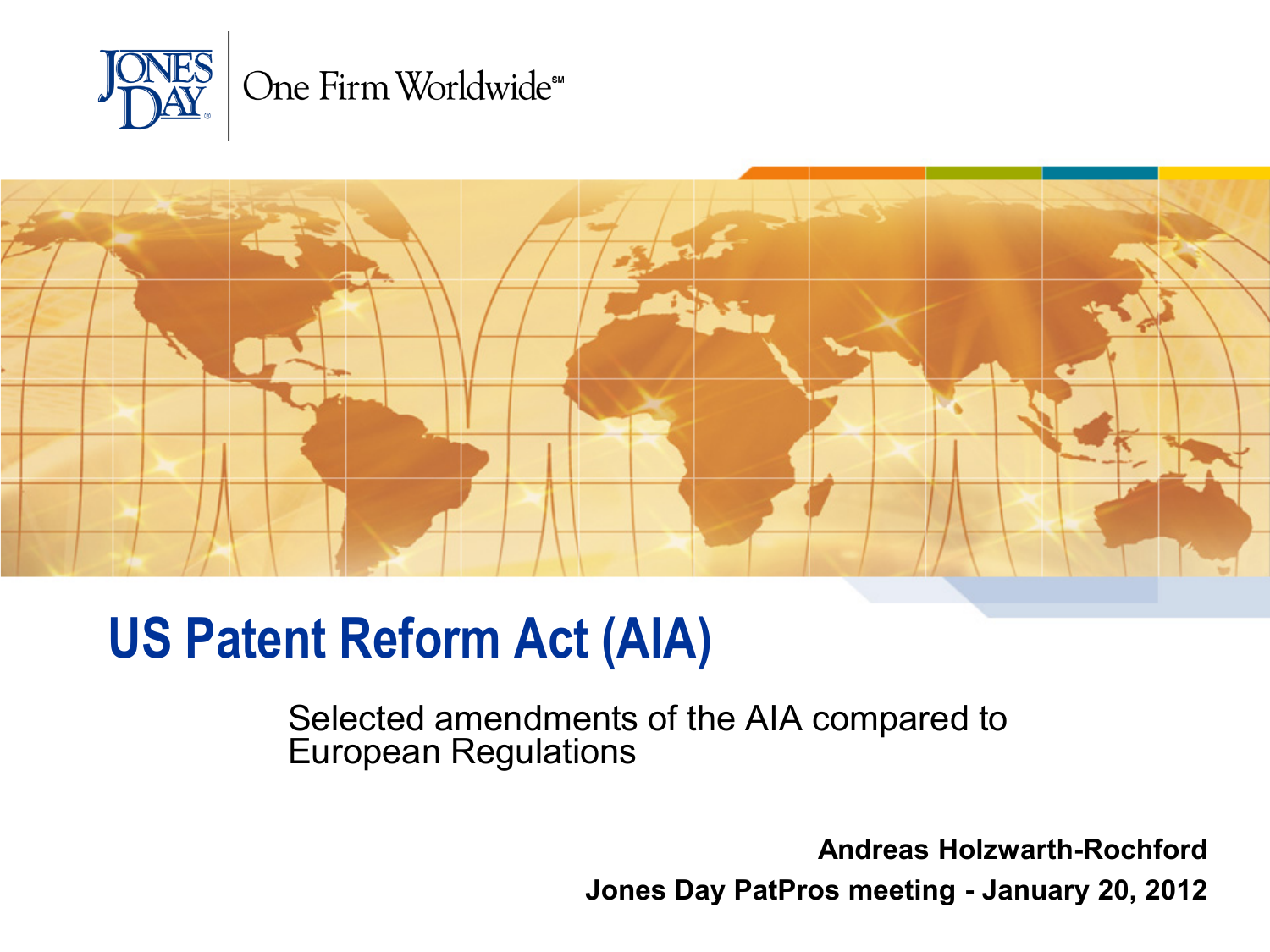# **AIA first-inventor-to-file ./. EP first-to-file Similarities**

- Generally the right to the patent belongs to the person having the earlier priority (filing or priority date) for the same invention
- Worldwide state of the art, comprising printed publications, use and miscellaneous publications, is relevant (no "swearing behind")
- Inventor from whom the inventive idea is taken/derived may request invalidation/derivation procedure for nullification

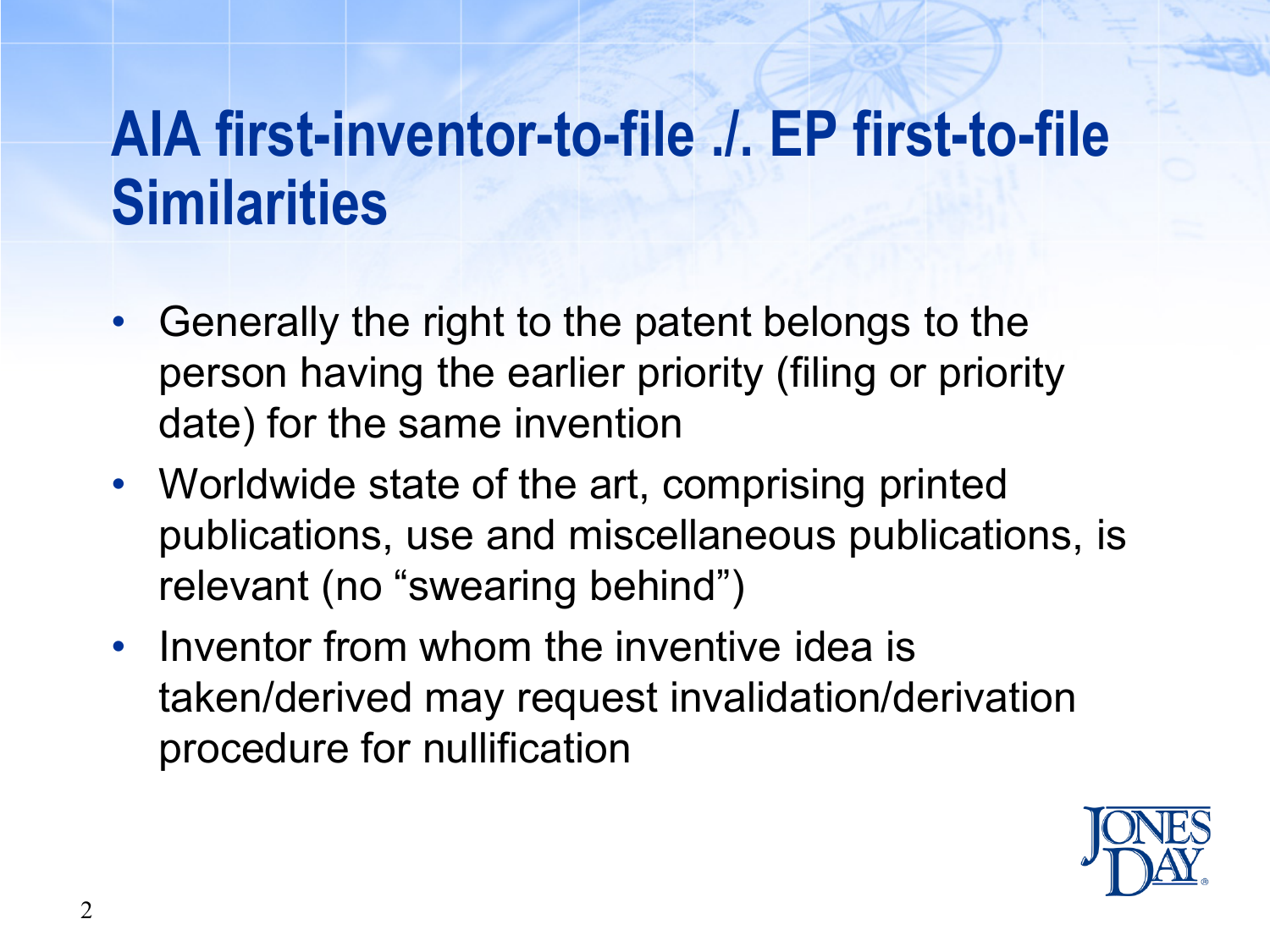# **AIA first-inventor-to-file ./. EP first-to-file Differences**

#### *AIA*

- Earlier but post-published US applications relevant for both novelty and obviousness
- Grace period of one year for state of the art (i) represented by information originating from the inventor or (ii) other disclosure following inventor's disclosure of the invention

#### *EP*

- Earlier but post-published EP applications relevant for novelty only
- No grace period

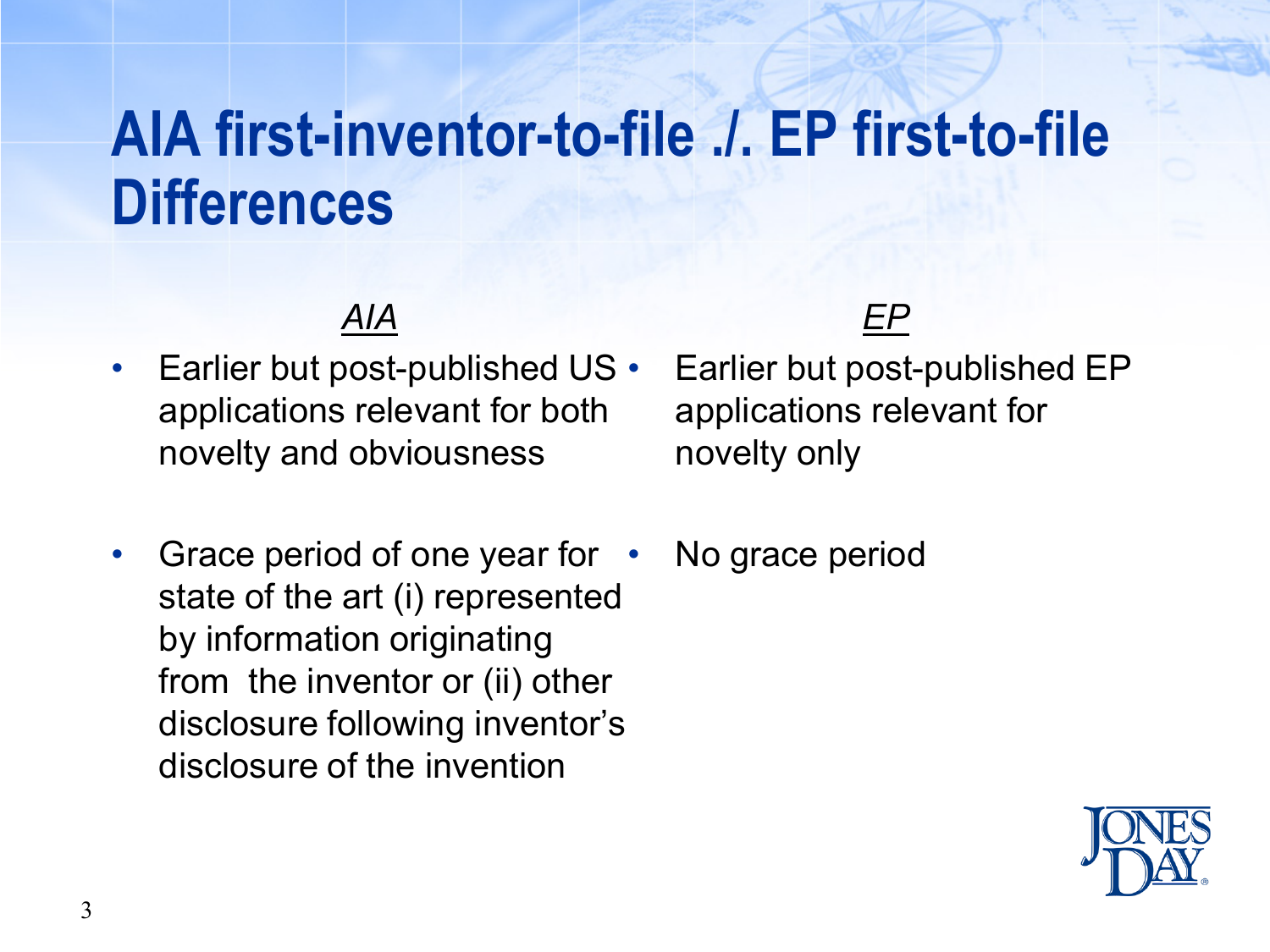# **AIA first-inventor-to-file ./. EP first-to-file Differences**

- Derivation-Procedure
	- □ Only available for applicant of application with later priority

*EP*

- Opposition-/Revocation-Procedure
	- Available for inventor irrespective of own application
- DE-"Vindikationsklage"
	- **Plaintiff may request** transfer of right to the patent

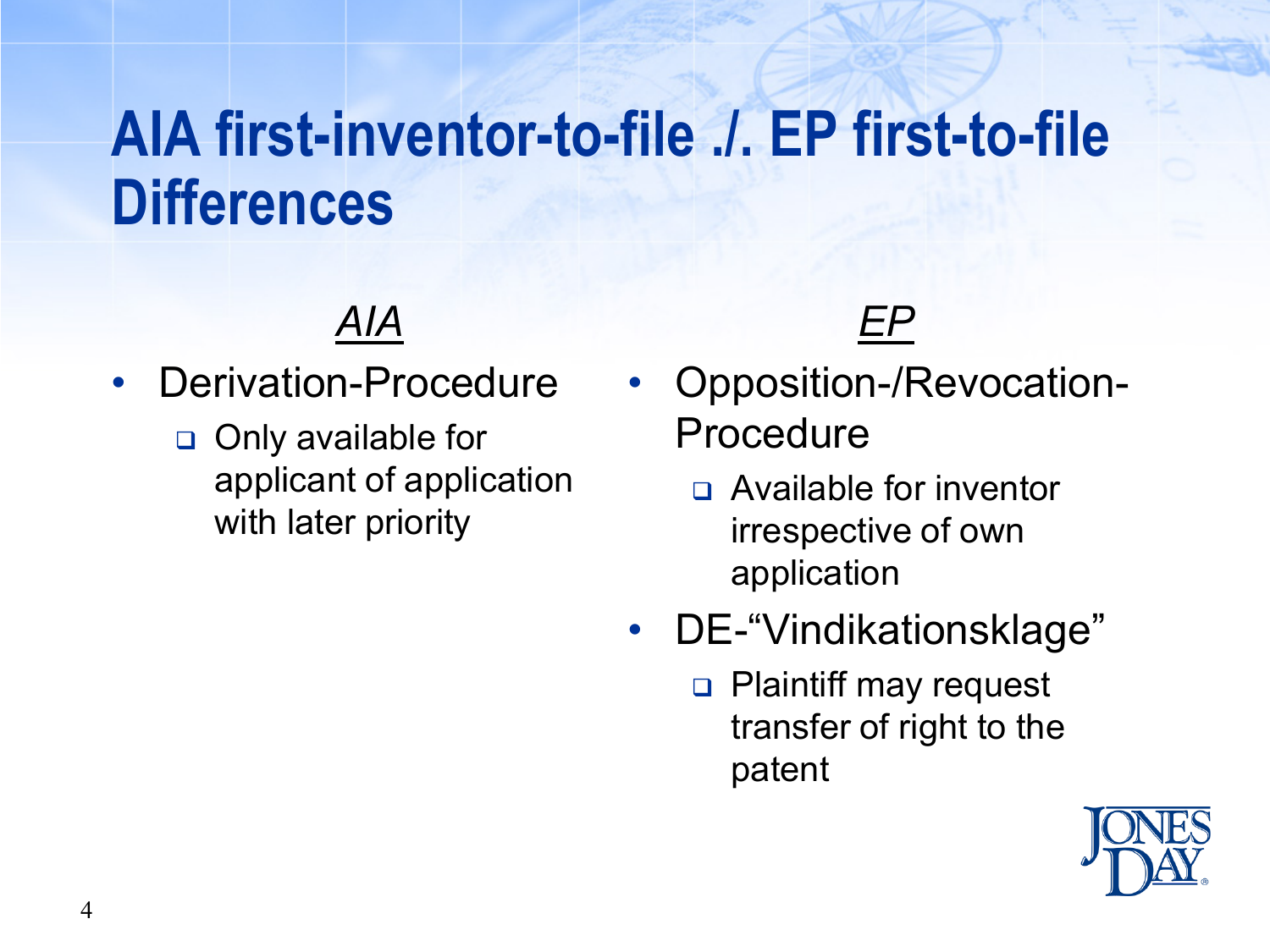# **AIA Post grant review ./. EP Opposition Similarities**

- Time limit for request is 9 months after grant
- Grounds for revocation are violations of patentability requirements
- Appeal possible
- No broadening of scope of protection
- Oral hearing in case one party requests it

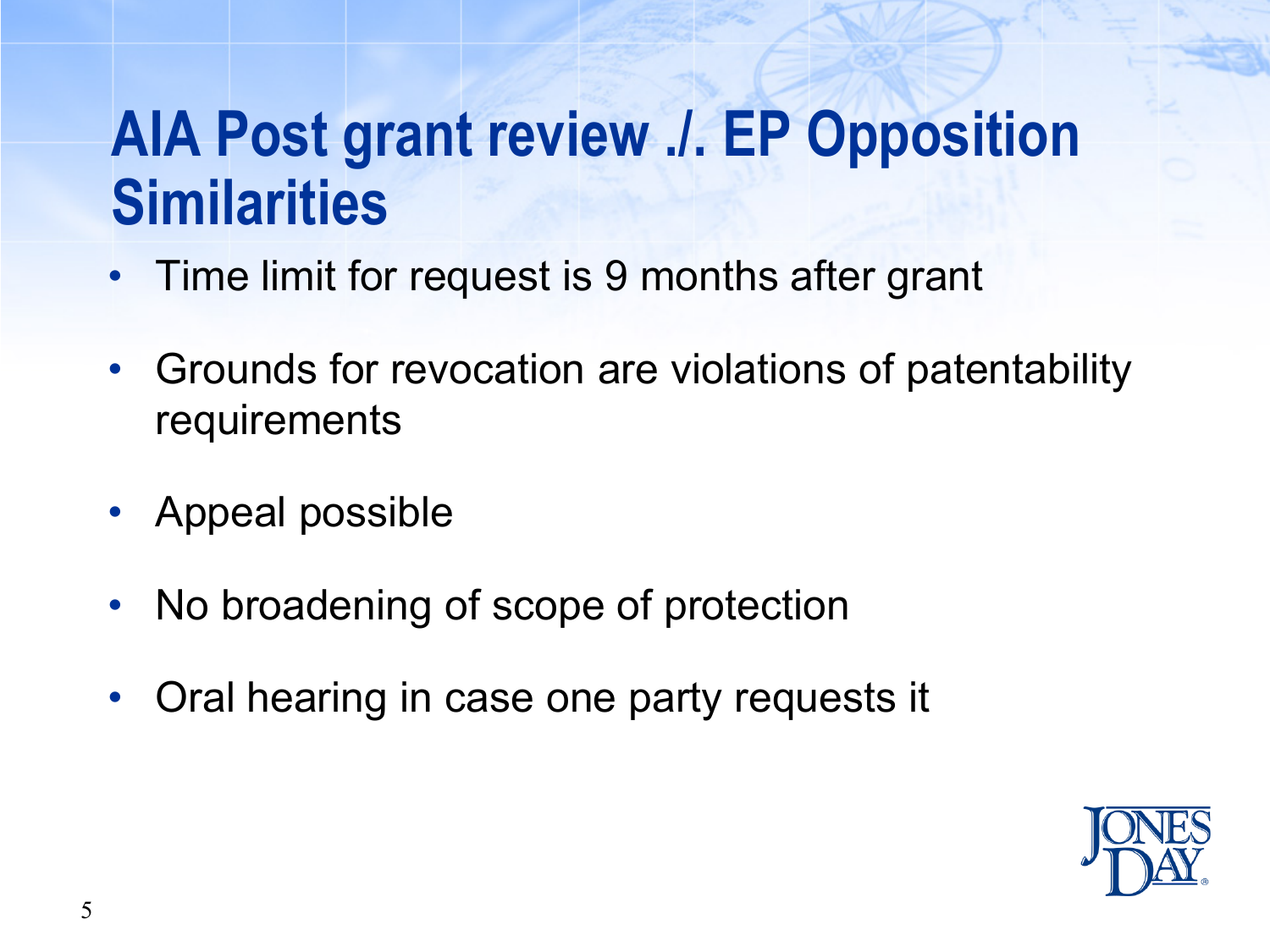# **AIA Post grant review ./. EP Opposition Differences (I)**

- Identify the real party in interest
- Estoppel provisions may apply. on subsequent following infringement/revocation proceedings



- Straw man may oppose
	- German: No prejudice on infringement/revocation proceedings
- Additional grounds for revocation: inadmissible extension of disclosure and fraudulent abstraction "widerrechtliche Entnahme"

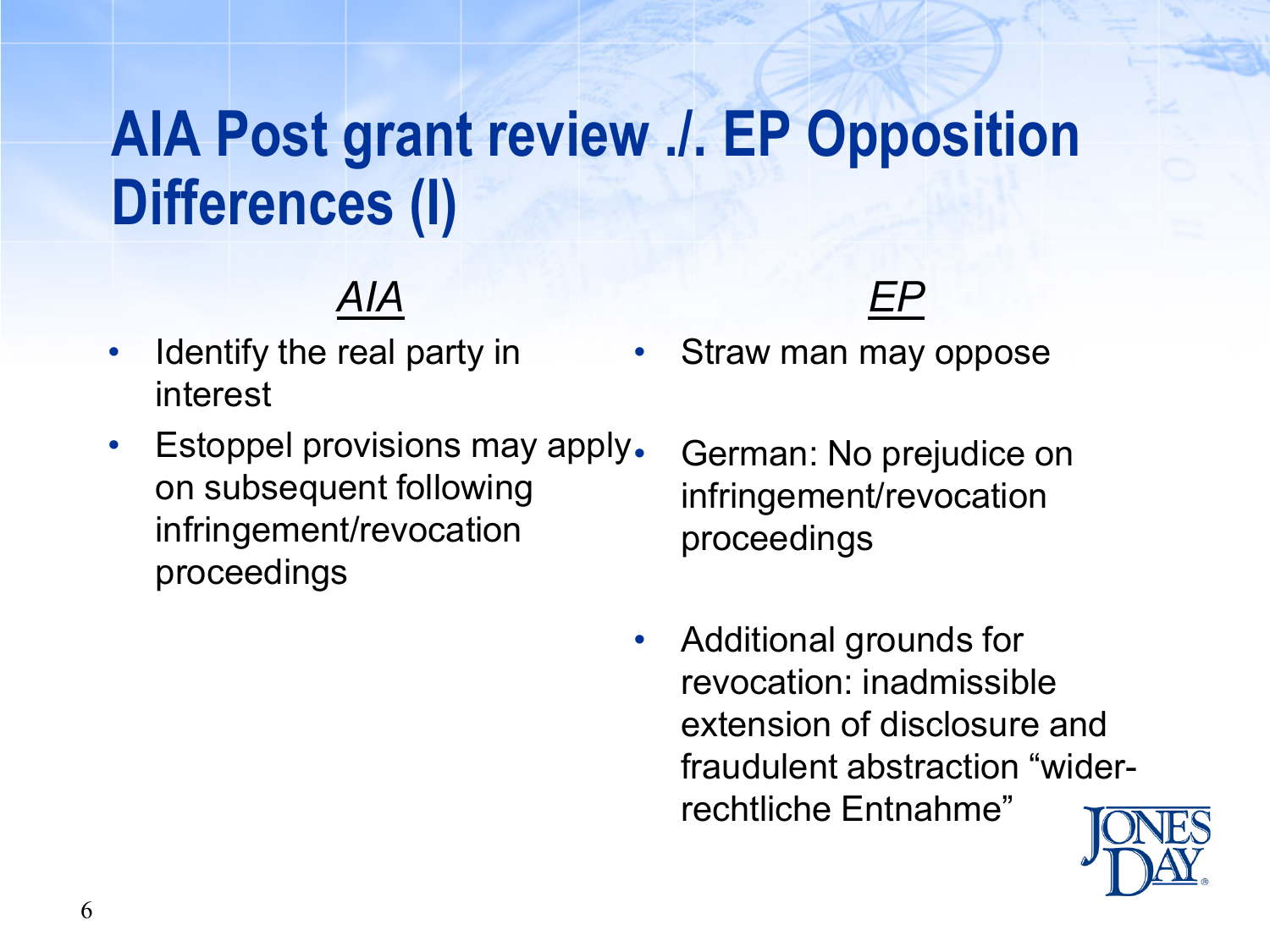# **AIA Post grant review ./. EP Opposition Differences (II)**

- Does not appear that PTAB will conduct own independent investigation
- Procedure may generally be terminated by settlement
- **Discovery**

*EP*

- Office may conduct investigation on its own
- No termination by parties possible
- Generally no discovery proceedings

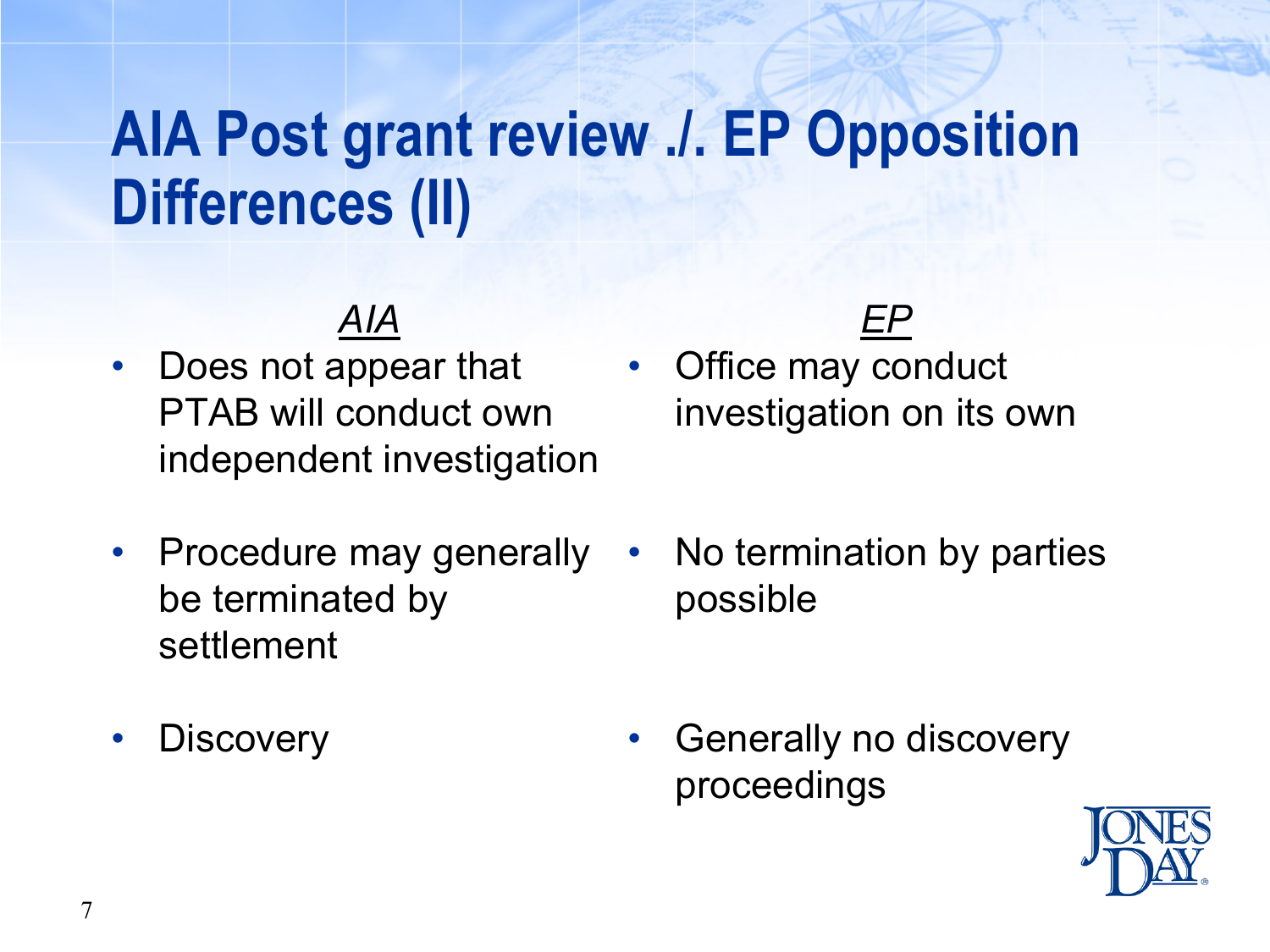# **AIA Post grant review ./. EP Opposition Differences (III)**

- Higher degree of substantiation ("more likely than not") for initiation of review
- Patent Trial and Appeal Board (PTAB) decides
- PTAB has time limit of one year for decision



- Lower degree of substantiation ("conclusiveness") for admissibility
	- Patent office decides
- No strict time limit for decision

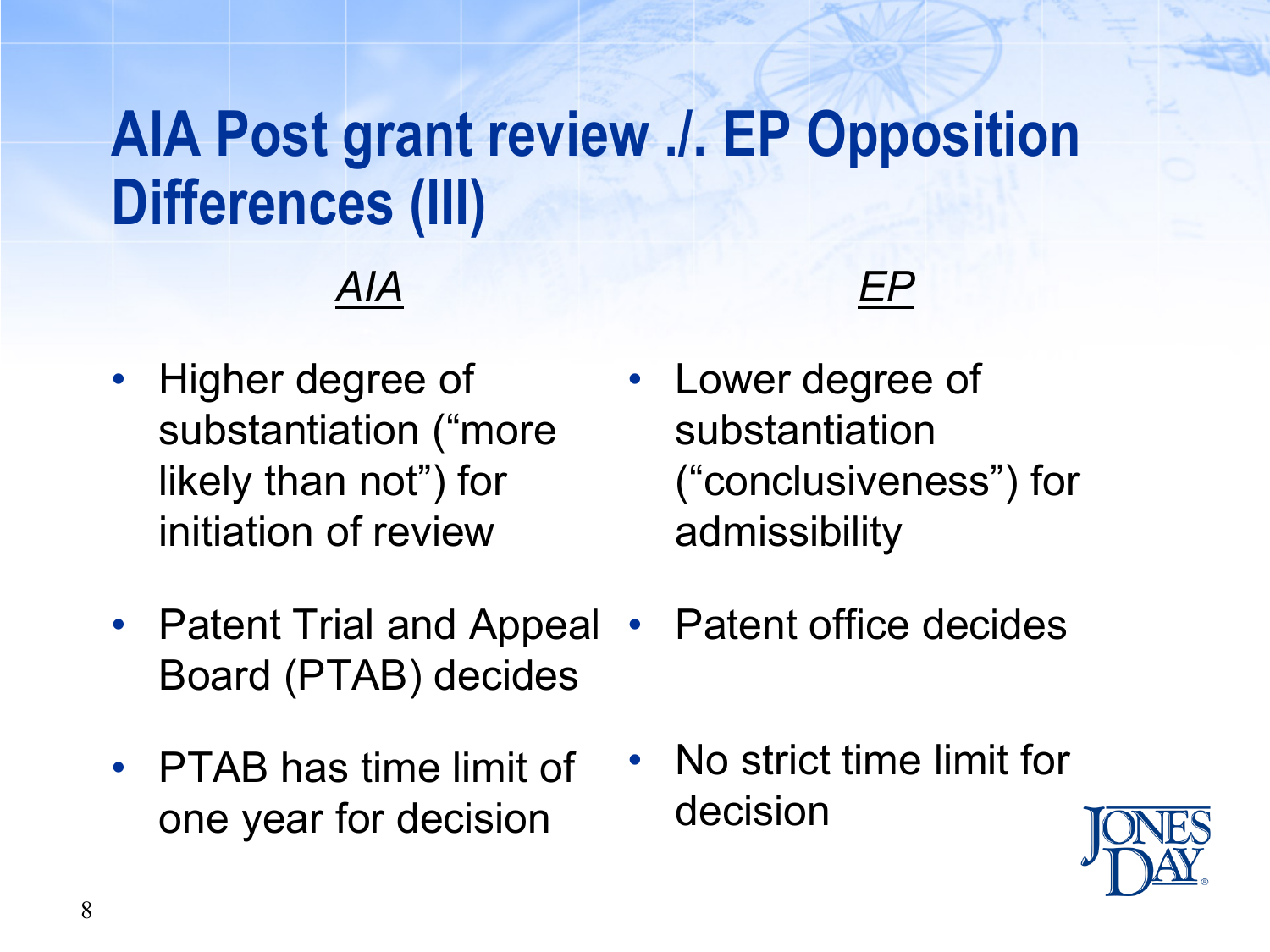## **AIA Inter-partes review ./. German Nullity action Similarities**

- Request may be filed later than 9 months after grant or filed after closing of post grant review/opposition
- Grounds of revocation:
	- $\circ$  Lack of novelty / inventiveness
- Estoppel provisions apply also for nullification parties in Germany
- No broadening of scope of protection
- Procedure may be closed by settlement of parties |

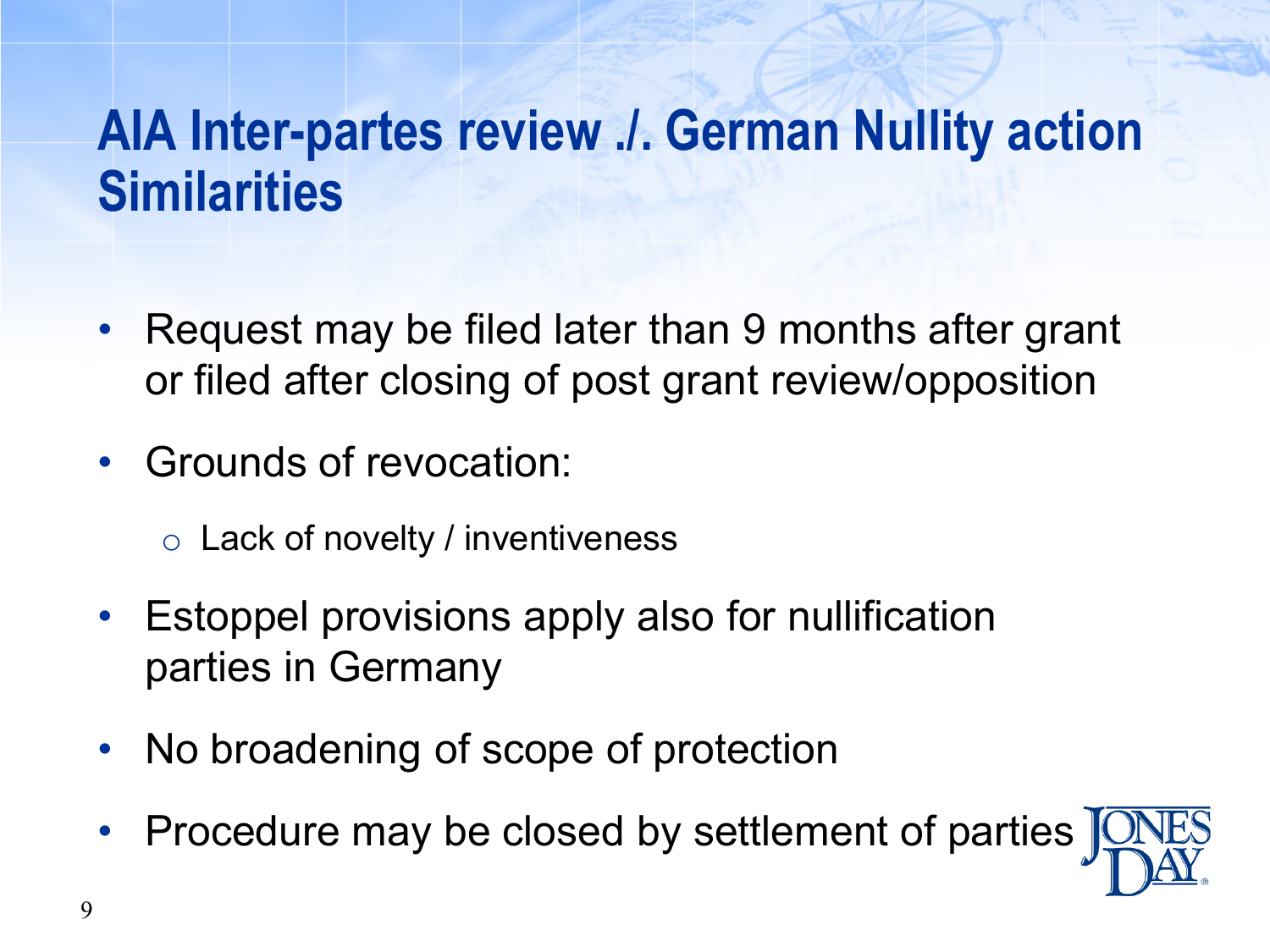### **AIA Inter-partes review ./. DE Nullity action Differences**

### *AIA*

- State of the art are solely patent documents and printed publications
- Only lack of novelty or inventiveness are revocation grounds
- Admissibility threshold of "reasonable likelihood of success"

• Complete state of the art

*EP*

- Additional grounds for revocation as for opposition procedure
	- No admissibility threshold with regard to likelihood of success

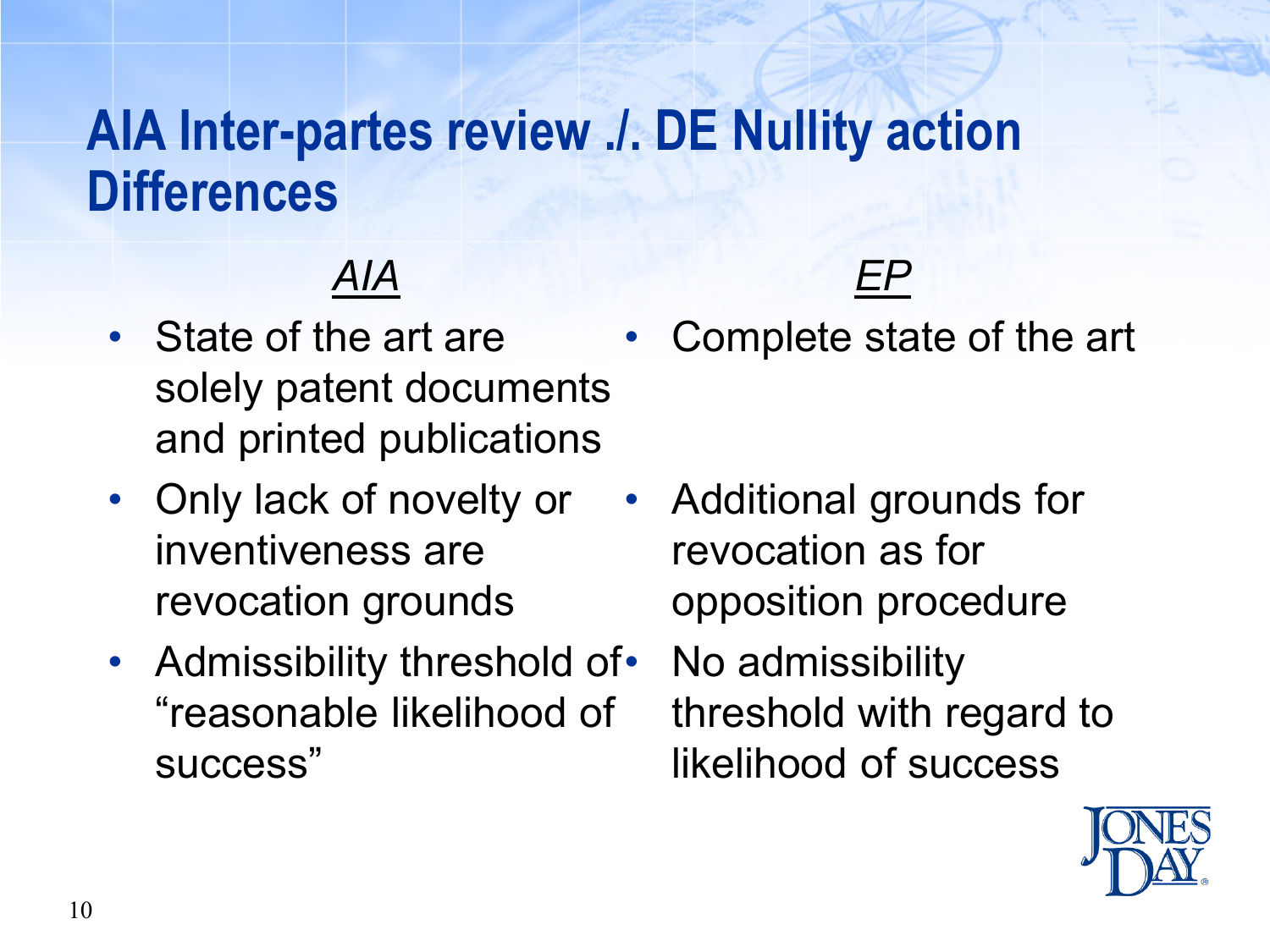# **AIA Supplemental examination ./. EP Limitation Similarity**

- Proceedings that may lead to a restriction of the scope of protection and that may be requested by patent owner
- Broadening of scope of protection inadmissible

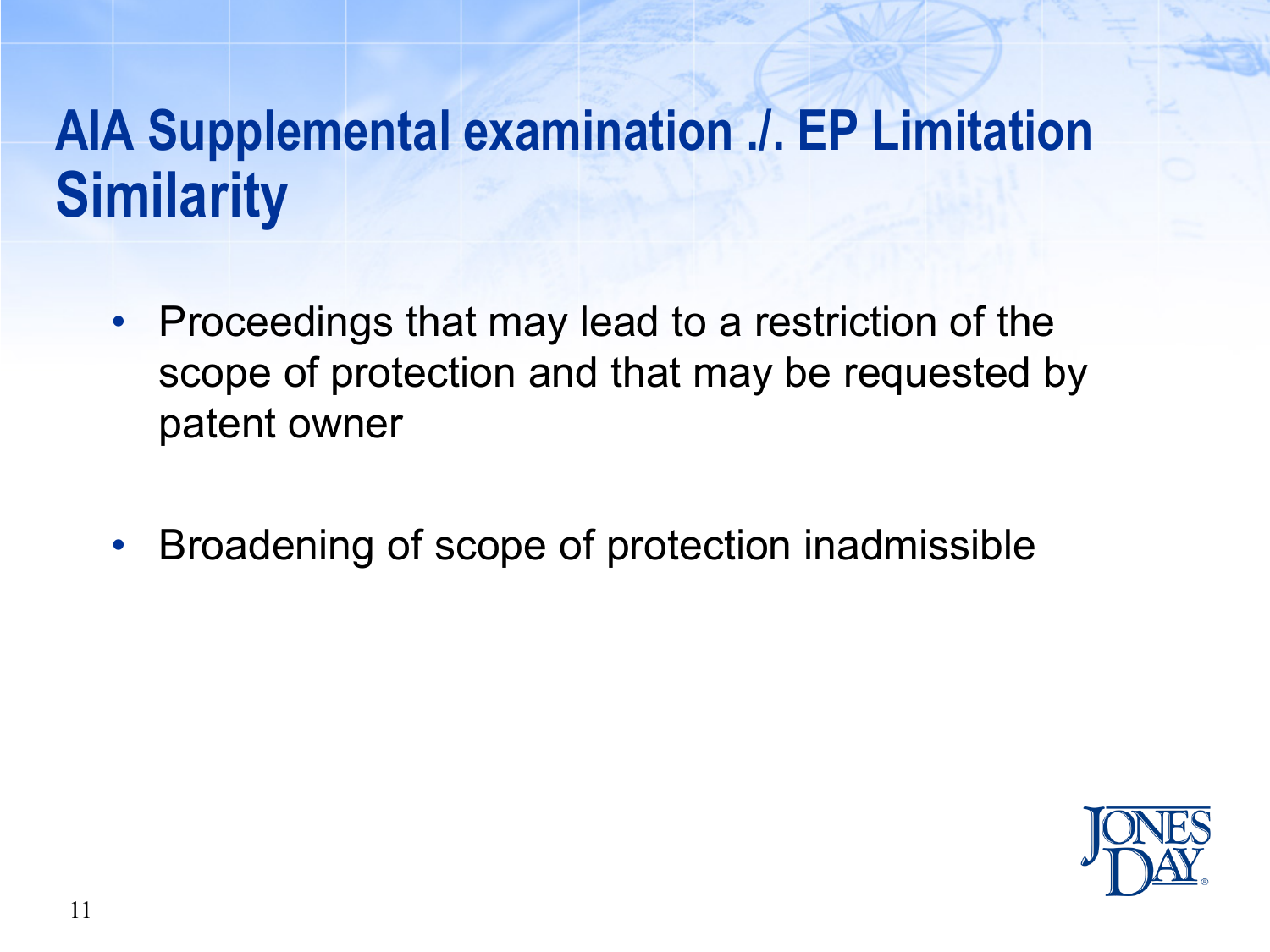### **AIA Supplemental examination ./. EP Limitation Differences**

- Purpose is to let the office consider, reconsider, or correct information believed to be relevant to the patent
- Two stage procedure: (i) office decides whether provided information raise substantial new question of patentability, (ii) "ex-parte reexamination" in case new question raised



- Purpose is to voluntarily restrict scope of European patent in central procedure for all designated states
- Only examination on formal requirements of request and whether provided amended documents restrict scope of protection

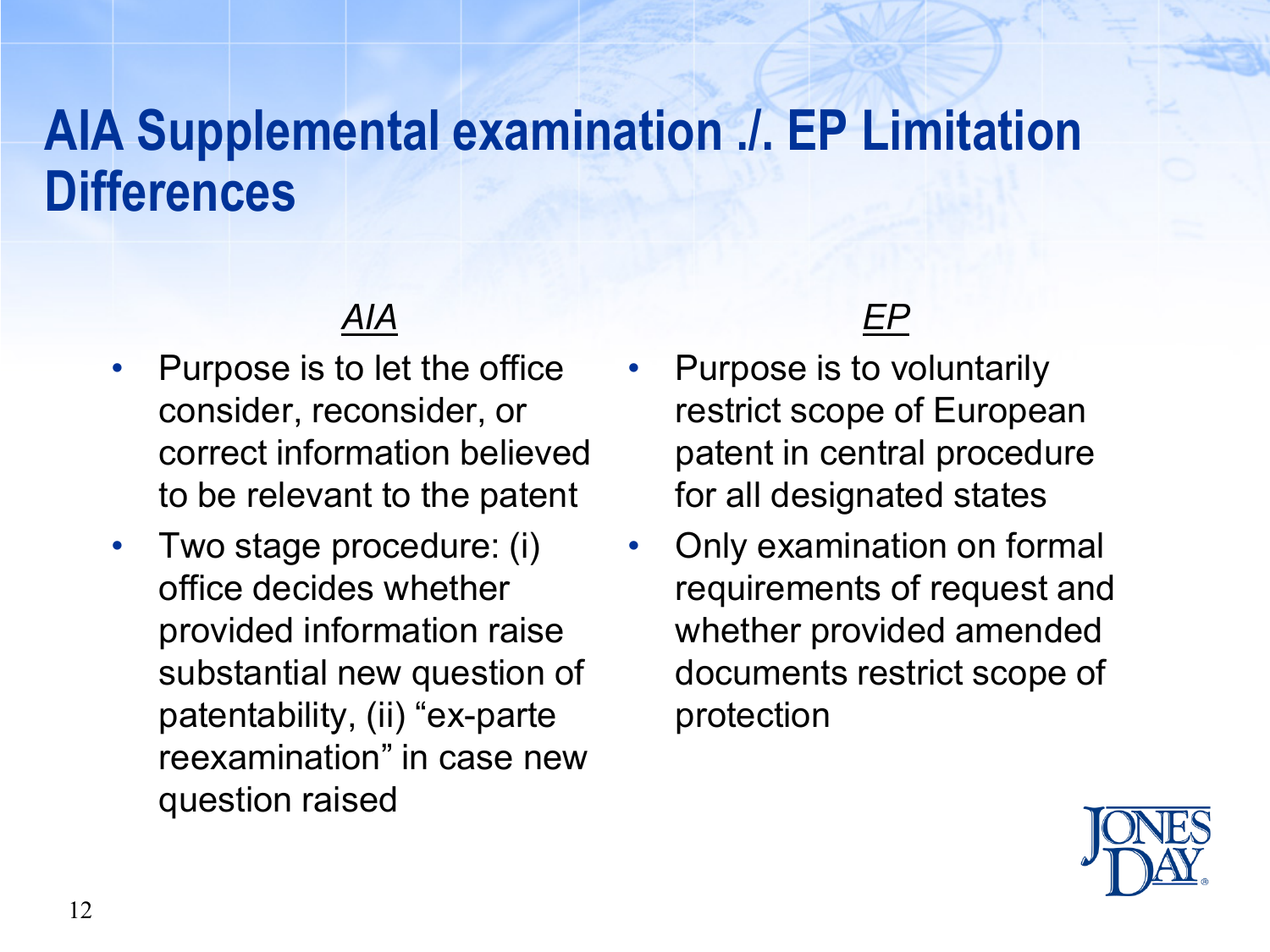## **AIA Supplemental examination ./. EP Limitation Differences**

### *AIA*

- Information probably raising new question of patentability have to be provided
- During "ex-parte reexamination" phase own investigation of office

### *EP*

- No new information on patentability (e.g. state of the art) necessary
- No own investigation of the office

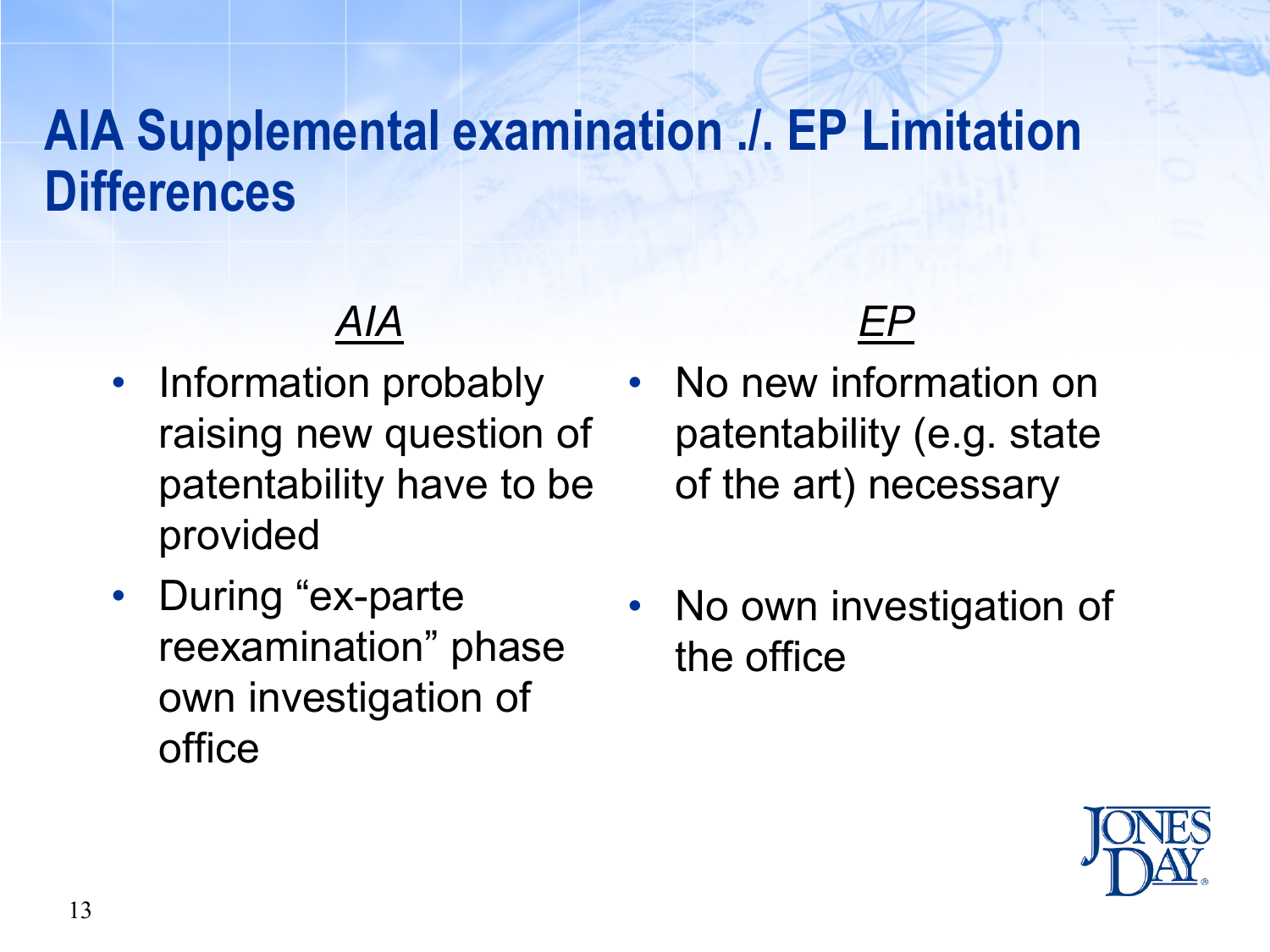## **AIA Prior art submission./.EP Third party Observation Similarities**

- Submission/Observation possible from publication of application on
- Person filing submission/observation does not become party of the examination proceedings
- Submission/Observation has to be substantiated
- No prejudice, straw man may file

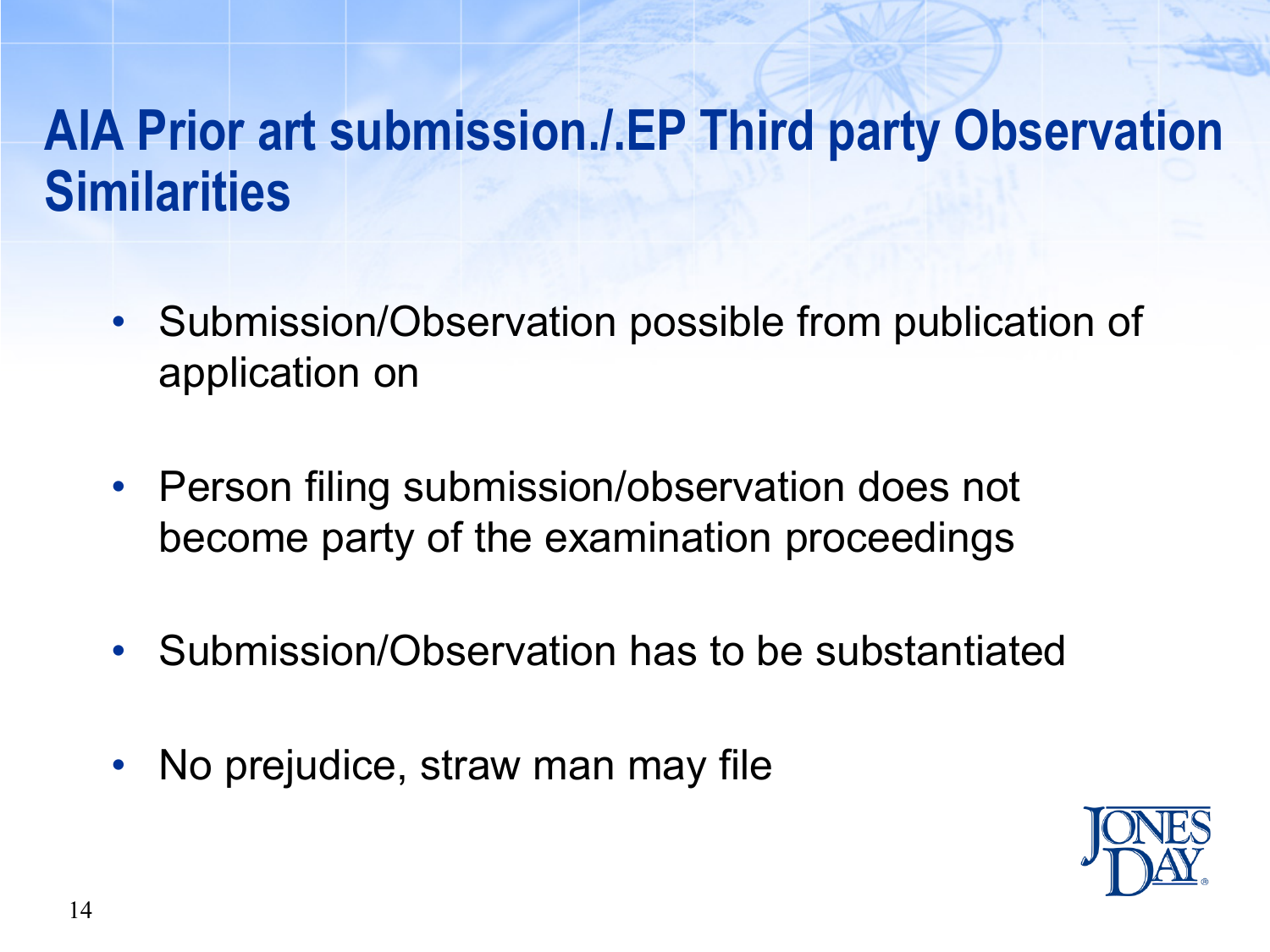## **AIA Prior art submission ./. EP Third party Observation Differences (I)**

- Only written publications citable
- Has to be filed before the earlier of (A) notice of allowance; or (B)(1) the later of 6 months after publication or (2) date of first rejection
- Submissions (prior art and statements on scope of claims by patent owner) filed pre- or post-issuance (outside time frame) become part of the official file



- Complete state of the art citable
- Also observations filed in opposition procedure after grant of the patent are considered by examiner(s)

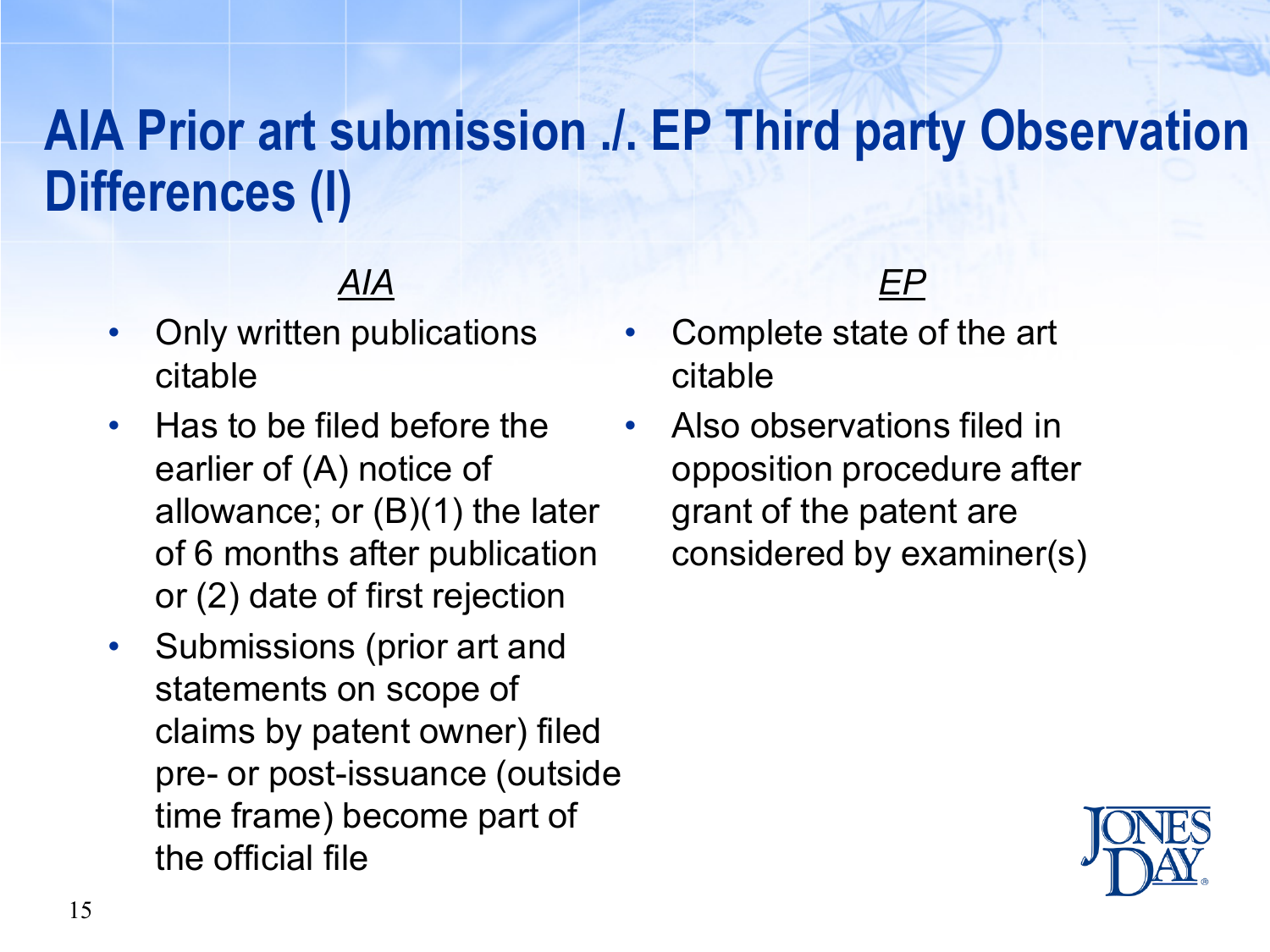### **AIA Derivation ./. EP Fraudulent abstraction**

- Aim is the (partial) revocation of the patent
- Substantiation is examined

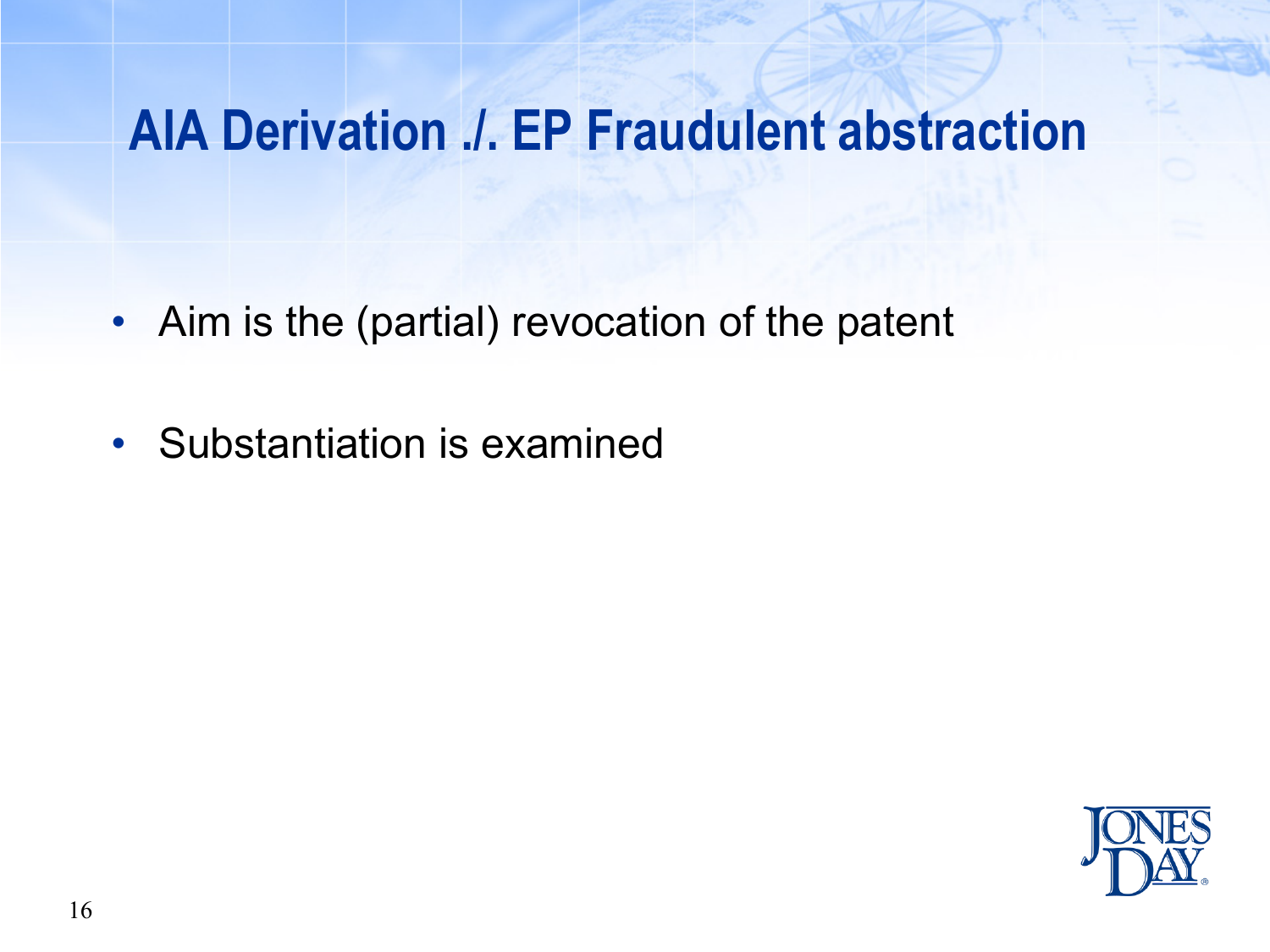## **AIA Derivation ./. EP Fraudulent abstraction Differences (I)**

- Only applicant of later application legitimized
- Time line of one year after publication of the derived claim in application/patent
- Decision on admissibility not appealable



- Every inventor is legitimized
	- Timely restriction due to time lines for revocation proceedings
- Decision on admissibility appealable

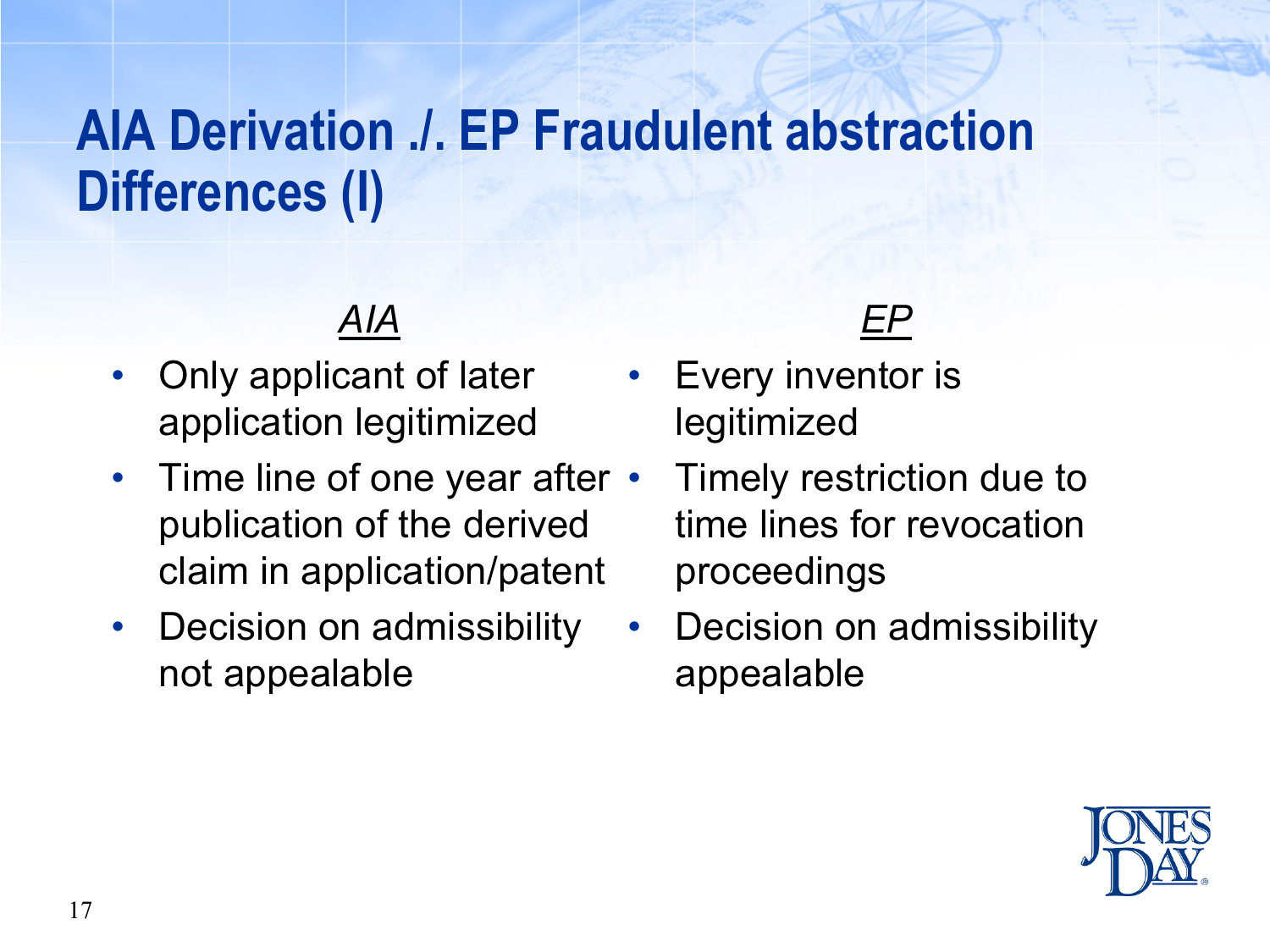## **AIA Derivation ./. EP Fraudulent abstraction Differences (II)**

- Derivation proceedings may be entered during examination procedure at the USPTO
- Derivation proceedings may be entered after grant at a civil court



- Revocation ground admissible not earlier than after grant during opposition procedure
	- Germany: Revocation ground admissible in nullity procedure

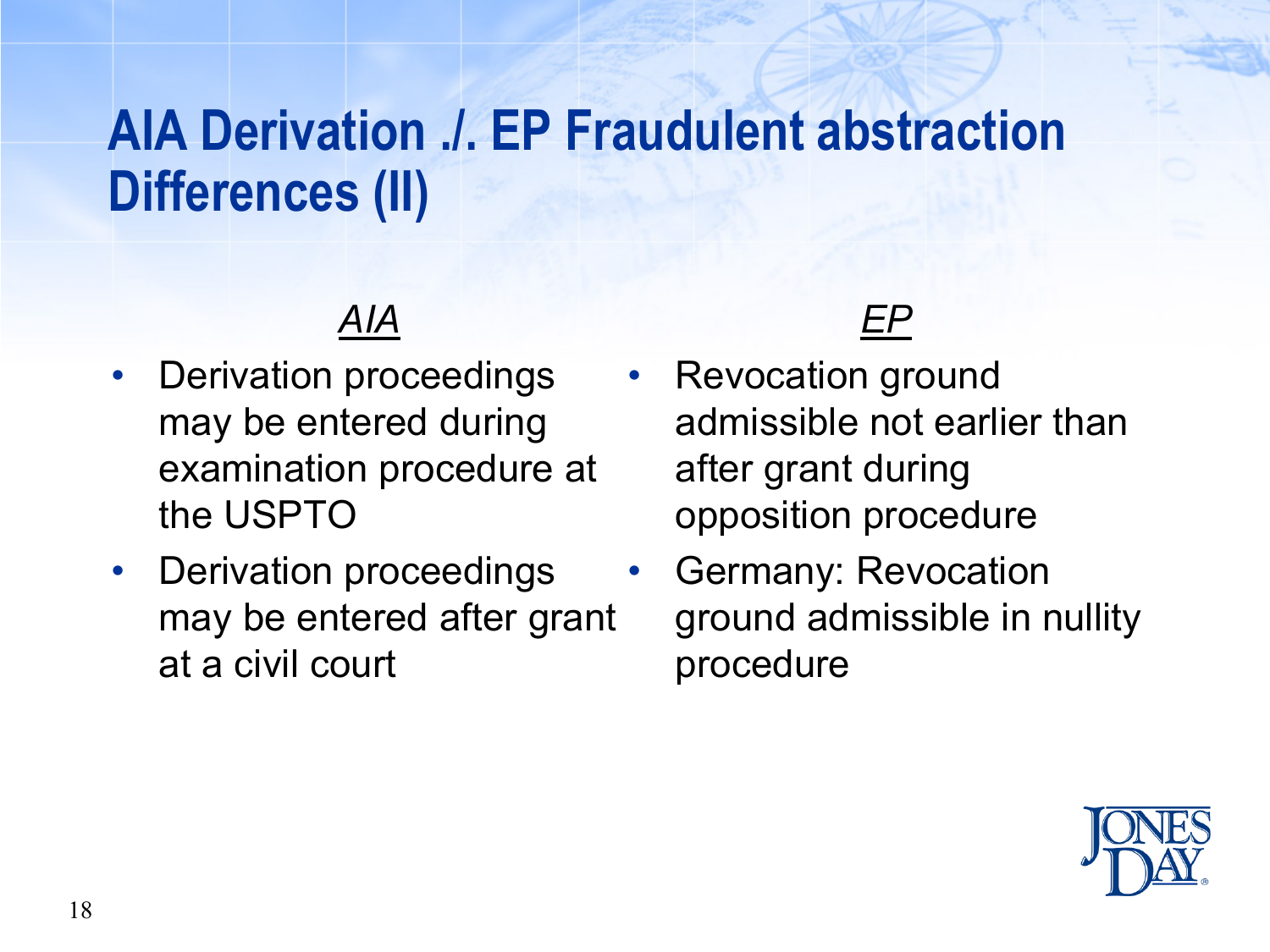## **AIA Prior use ./. DE Prior use Similarities**

- Defense in infringement litigation
- Use needs to take place in the respective territory (USA/DE)

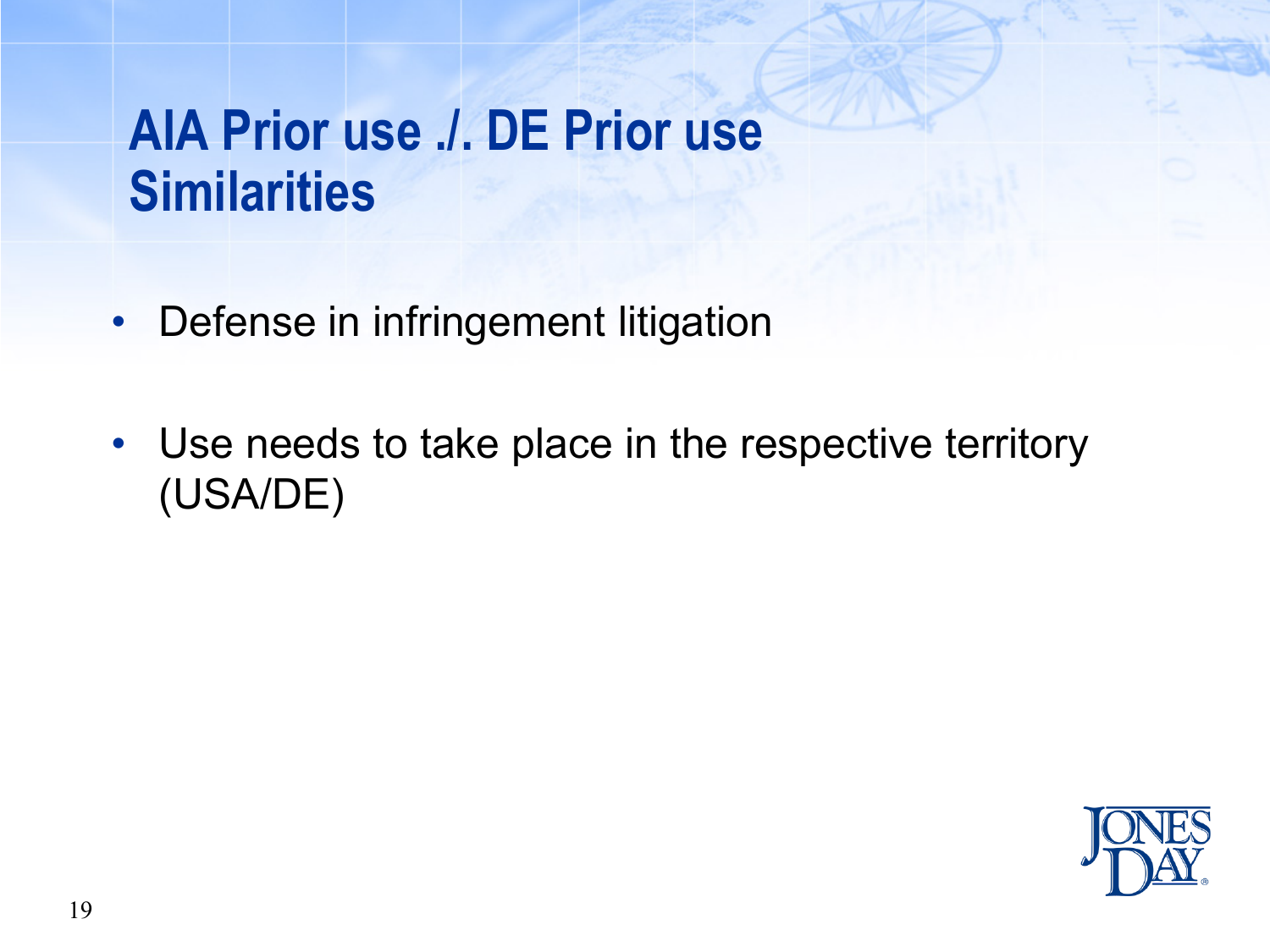### **AIA Prior use ./. DE Prior use Differences**

#### *AIA*

- Beside using party also affiliated enterprise may use this defense but defense limited to the site where the existing commercial use occurred
- Use has to be commercial (including admission procedure)
- Defense not admissible against **Universities**
- Use occurred in the US at least one year before effective filing date or public disclosure



- Defense is admissible only for party that has prepared or started the use and binding to enterprise
- The ownership of the invention and the preparation of the use are sufficient

• Use/preparation of use occurred before priority date

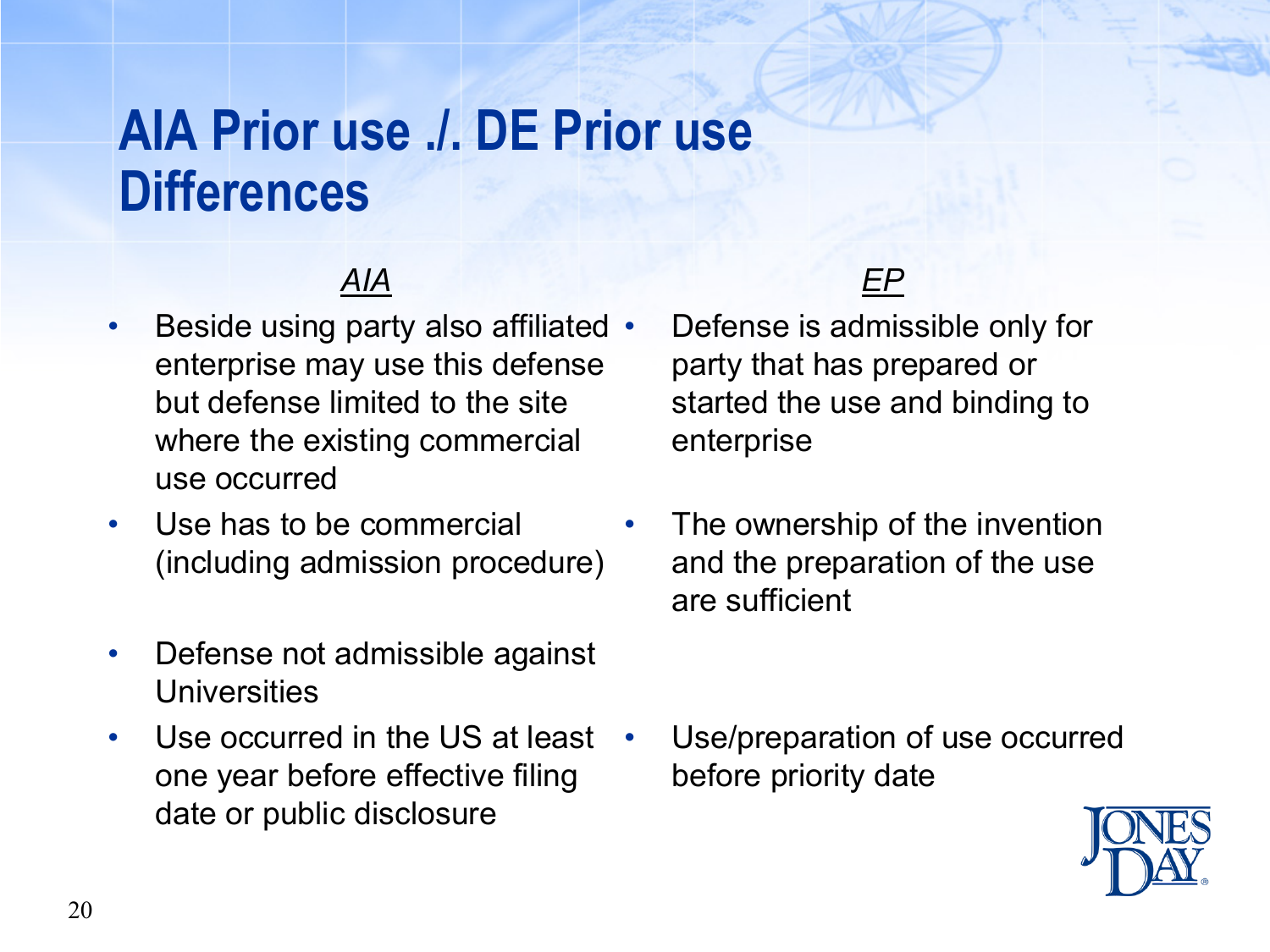## **Conclusion**

- To have the opportunity of a derivation procedure the filing of own applications in the US is necessary
- US Post grant review/Inter partes review allows accelerated pro active attack of legal validity – anyhow effects of Estoppel provisions will need to be considered
- EP Opposition procedure allows pro active attack of patentability with significant reduced Estoppel effect in comparison to US
- (Third party) submission of prior art or of statements of patent owner regarding scope of claims filed in a proceeding before a federal court or USPTO might be recommendable as pro active action
- Attack of legal validity by post grant review avoids jury trial decision on legal validity and opens additional revocation grounds beside lack of novelty or inventiveness